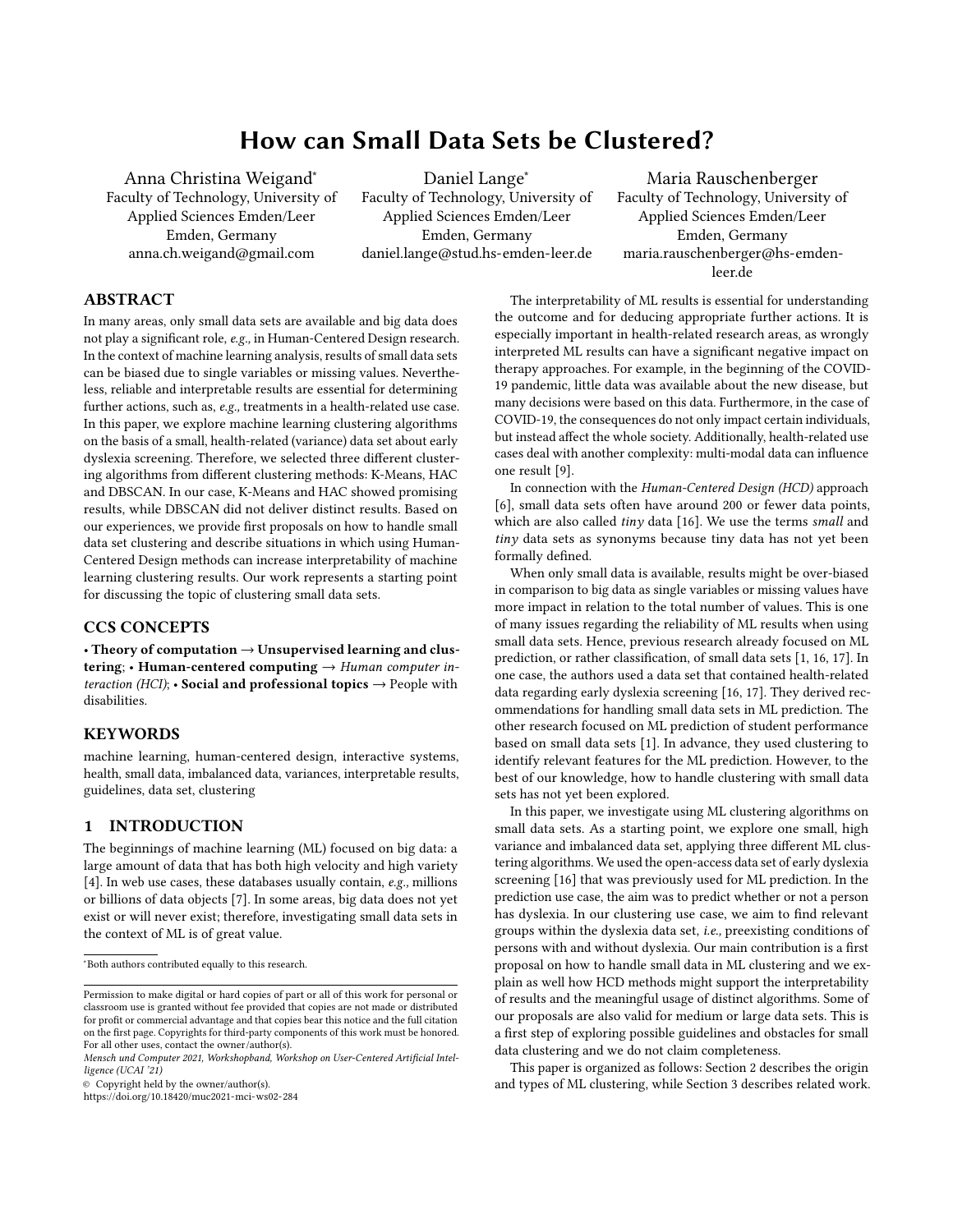<span id="page-1-1"></span>

Figure 1: Iterative cluster analysis according to [\[11\]](#page-5-6).

In Section [4,](#page-2-1) we show a small data use case in which we apply different clustering algorithms on a small data set. We then introduce first proposals for clustering small data sets in Section [5.](#page-3-0) Section [6](#page-4-1) completes our work with the conclusion and future work.

## <span id="page-1-0"></span>2 BACKGROUND

ML clustering algorithms, also called cluster analysis or simply clustering [\[7\]](#page-5-1), are used to identify relevant subsets within a data set. Furthermore, clustering relates to unsupervised learning, which means class labels are not available [\[7\]](#page-5-1).

General steps and methods of ML clustering, as well as over- and under-fitting in this area, are described in the following subsections.

#### 2.1 Clustering Steps

A well-known iterative approach describes seven steps for successfully exploring and clustering data sets [\[11\]](#page-5-6): data collection, initial screening, representation, clustering tendency, clustering strategy, validation, and interpretation (see Fig. [1\)](#page-1-1). The authors indicate that it may be necessary to conduct some iterations to set the basis for a meaningful data set. The initial data screening is connected to data cleaning. The result of the representation step should be a proximity or pattern matrix. The representation depends, e.g., on the use case, and the data. Afterwards, investigating the tendency of clustering prevents data from clustering, making it impossible to build appropriate clusters. Finding the right clustering strategy is a central point when a clustering method is chosen. The main goal is to fit the clustering algorithm and the data together, considering appropriate parameters as well as the method of data visualization. The data validation ensures robust indication of the clusters. At the end, the interpretation of the results is dependent on the investigator's knowledge of exploratory data analysis.

Still, finding the right clustering strategy can be challenging due to various factors [\[7\]](#page-5-1): scalability, ability to deal with different types of attributes, discovery of clusters with arbitrary shape, requirements for domain knowledge to determine input parameters, ability to deal with noisy data, incremental clustering and insensitivity to input order, capability of clustering high-dimensional data, constraint-based clustering, interpretability and usability.

These challenges directly or indirectly influence the choice of a suitable clustering method. An overview of the most common clustering methods is shown in the following section.

#### 2.2 Clustering Methods

The fundamental clustering methods are divided into the following subgroups [\[7\]](#page-5-1): (1) partitioning, (2) hierarchical, (3) density-based, and (4) grid-based. The partitioning method (1) divides a data set with  $n$  objects into  $k$  partitions, an example algorithm is K-Means. Small to medium data sets can be used for partitioning methods [\[7\]](#page-5-1). The hierarchical methods (2) are categorized into agglomerative (bottom-up) and divisive (top-down) methods [\[7\]](#page-5-1). The bottom-up approach is based on having separate clusters for each object, which are then step by step grouped into one. The top-down approach starts with all objects in one cluster, which is then divided step by step into smaller clusters. The HAC (hierarchical agglomerative clustering) algorithm is an example in the context of hierarchical clustering methods. For grouping the clusters, the proximity between the clusters must be calculated. Therefore, different linkage metrics are used, e.g., single linkage, complete linkage, average linkage or ward linkage [\[2\]](#page-4-2). The basic idea of density-based methods (3) is extending a cluster until a defined threshold of existing data points (density) around is met [\[7\]](#page-5-1). DBSCAN is an example algorithm for density-based clustering. With the grid-based clustering method (4), the object space is divided "[...] into a finite number of cells that form a grid structure," with which the clustering is conducted [\[7\]](#page-5-1). Grid-based methods often have a short processing time and are used in combination with density-based or hierarchical methods.

After choosing a suitable clustering method for a specific use case, it is important to avoid issues such as over- or under-fitting and to consider the Impossibility Theorem. These topics are described in the following section.

# 2.3 Over-fitting, Under-fitting and the Impossiblity Theorem

Over-fitting and under-fitting are known concerns in the ML domain. Therefore, one approach for finding the optimal number of clusters  $k$  is, e.g., the "elbow method" [\[20\]](#page-5-7). The "elbow method" is the optimal number of clusters in the elbow of the graph. This is measured by the total within-cluster sum of squares (WSS), which minimizes the intra-cluster variation [\[12\]](#page-5-8). Over-fitting occurs when one chooses a higher number of clusters than the elbow, while under-fitting occurs when one chooses a lower number of clusters.

Another phenomenon in ML clustering is the Impossibility Theorem [\[14\]](#page-5-9). This says that no more than two of the following points can be reached: richness, scale invariance and consistency. Richness, in this context, means that "a clustering algorithm has the ability to create all types of mappings from data points to cluster assignments" [\[13\]](#page-5-10). Scale invariance means that the algorithm is not sensitive to measurement changes [\[14\]](#page-5-9). The consistency of a clustering algorithm is explained as follows: after scaling down distances of data points inside one cluster and scaling up distances of data points between different clusters, the outcome is the same [\[14\]](#page-5-9).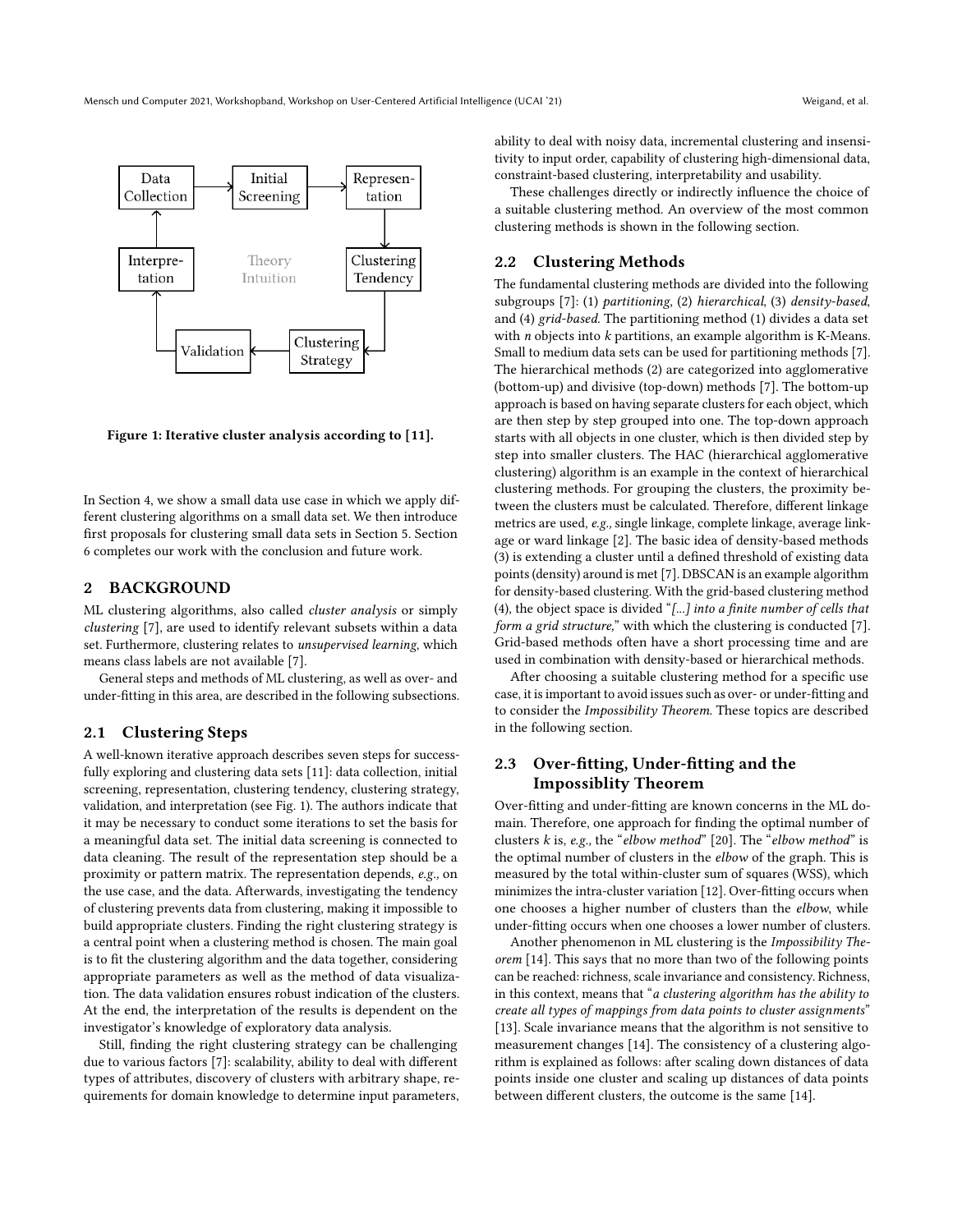### <span id="page-2-0"></span>3 RELATED WORK

As described above, clustering has a long history but lacks distinct recommendations for clustering small data sets. Several clustering methods exist, along with their accompanying algorithms.

Recently, recommendations for small (high variance) data sets for predictive machine learning algorithms have been proposed [\[1,](#page-4-0) [17\]](#page-5-5), but are not explicitly for clustering small (imbalanced/high variance) data.

One case used data gathered through a user experiment with an interactive system [\[17\]](#page-5-5). In this context, three different perspectives were combined: Design Science Research Methodology (DSRM) for setting up the corresponding experiment, HCD for designing the interactive system, and data science for applying the ML algorithms. The authors also explained that HCD can be an approach for resolving ML challenges.

Furthermore, prediction of student performance based on small data sets has been explored [\[1\]](#page-4-0). The authors found the key features using a hierarchical clustering algorithm. Afterwards, different ML algorithms were trained by these key features to evaluate the accuracy of their outcomes. The most promising results show the support vector machine as well as the learning discriminant analysis algorithms to be most effective.

Another relevant topic regarding machine learning algorithms and small health-related data sets is the human-in-the-loop approach [\[8\]](#page-5-11). The authors remark that the human-in-the-loop can be beneficial for solving ML (clustering) problems, e.g., for health-related use cases a doctor-in-the-loop can provide relevant information for the ML algorithm to improve the outcome.

Based on current research, the following research gap has emerged: application of ML clustering algorithms to small data sets is missing because of the lack of information about clustering behavior in the context of small data sets. Hence, we consider the following open questions: "What should be considered when clustering small data sets?" "Which clustering methods are useful?" "Are there any specific requirements regarding the data set?"

Thus, our aim is to explore the application of clustering algorithms to a first small data set. Afterwards, we generate first proposals for handling small data set clustering.

#### <span id="page-2-1"></span>4 SMALL DATA USE CASE

Among publicly available small data sets there are simulated data sets [\[10\]](#page-5-12), which are not appropriate for our research approach. Hence, we explored one existing data set which contains healthrelated data collected with an interactive system in an online experiment. The aim of this already-collected data was to distinguish between children with and without dyslexia. The interactive system was designed with the HCD approach [\[6\]](#page-5-3) and is well described in research papers [\[16–](#page-5-4)[19\]](#page-5-13).

#### 4.1 Data Set Description

We used the data set consisting of 302 data points and 39 features [\[18\]](#page-5-14) along with the provided description and the statistical analysis of the dependent variables that were collected with visual and auditory parts. The interactive system includes content related to visual and auditory indicators that have been successfully used in lab studies to distinguish between children with and without dyslexia.

An example for visual content is finding similar sketches and for auditory content is finding similar frequencies .

The data set has a high variance and is an imbalanced data set. For example, it includes about 37% dyslexic children and 63% nondyslexic children for all languages. The data set has visual and auditory dependent variables.

## 4.2 Our Approach

We used some dependent variables from the visual part (Total Clicks, First Click, Hits, Efficiency, Misses) and some from the auditory part (4th Click, Duration and Average) as features for the different clustering algorithms. We selected these most-promising variables because they had been used in the statistical analysis and were found to be partly significant [\[18\]](#page-5-14).

We aim to explore clustering algorithms for small data sets and discover obstacles in order to derive possible recommendations. We used the following clustering algorithms because they are among the most well-known, are easy to apply, and provide different clustering approaches: K-Means, DBSCAN and HAC.

First, we created a correlation matrix for the data set, but no surprising correlations were found. For example, there is a negative correlation of  $r = -.71$  between Accuracy and Misses, but that is because the calculation of Accuracy depends on Misses. We then paired each of our features. Subsequently, the clustering algorithms were used on these two-dimensional feature pairs. Using more features would impair further analysis because the results would be expanded by additional complexities, resulting in lower interpretability.

#### 4.3 Results and Discussion

Generally, we show the clustering results for the variables First Click (time taken until the first click happens) and Total Clicks (total number of clicks needed) in more detail. We chose these two features because one can understand them without further knowledge of the domain.

The StandardScaler from the Python module scikit-learn is used on the data (if not stated otherwise, we refer to the implementation of the scikit-learn library version 0.23.2 [\[15\]](#page-5-15)). It scales the data to unit variance and thereby changes the x- and y-axes' units. Because of this, the range for Total Clicks is between -3 and 6 and the range for First Click is between -2 and 6. The higher the number, the higher the time taken until the First Click happened or the higher the number of Total Clicks needed.

The results of K-Means and HAC are promising. DBSCAN shows poor results due to high variances in the data set.

First, we explore the K-Means algorithm (see Fig. [3\)](#page-3-1). We use  $k = 5$ as the number of clusters because the output of the elbow method was this optimal number of  $k$  (see Fig. [2\)](#page-3-2). Besides the four distinct clusters, there is the light brown cluster that includes three data points (see Fig. [3\)](#page-3-1) which seem to be outliers. The blue cluster has, on average, a number of Total Clicks under 0 and a long time before the First Click is made (over 1). The light green cluster ranges from about -2 to 1 for Total Clicks and from about -1 to 2 for First Click. The fourth cluster (teal) ranges from about -1 to 1 for Total Clicks and from about -1 to 1 for First Click. The last cluster (grey) ranges from about 0.5 to 3 for Total Clicks and from about -2 to 0 for First Click.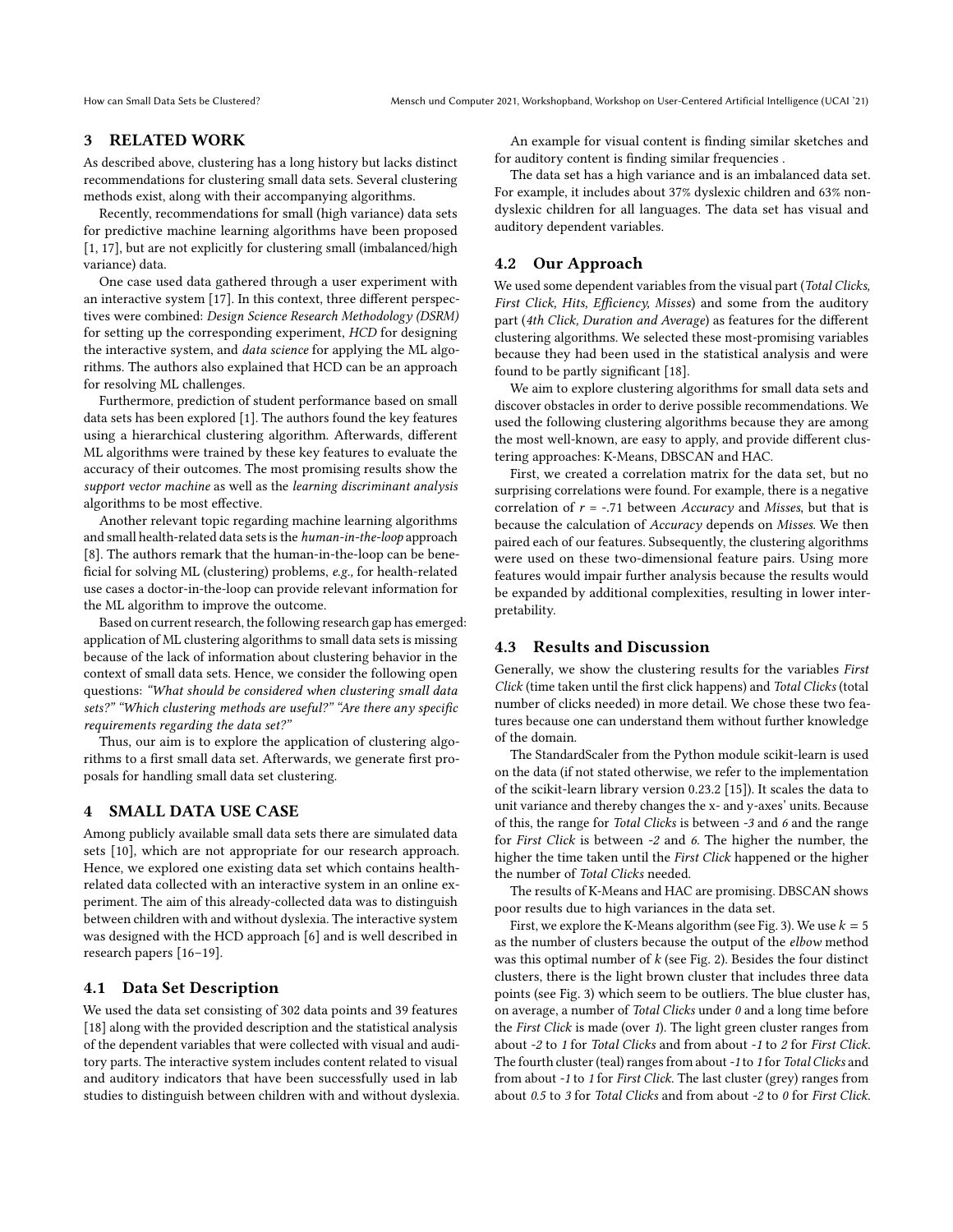<span id="page-3-2"></span>

Figure 2: WSS vs. k (Total Clicks vs. First Click).

<span id="page-3-1"></span>

Figure 3: Total Clicks vs. First Click (K-Means clustered).

Next, we examine the HAC algorithm (see Fig. [4\)](#page-3-3). To ensure comparability between HAC and K-Means, we again use  $k = 5$  as the number of clusters. In the case of the HAC algorithm, a linkage metric can be set. We appropriate the ward metric for a similar approach as K-Means. In Figure [4,](#page-3-3) the light brown cluster of three data points seems to be entirely made up of outliers. In addition, another four clusters are shown. For the teal cluster, the number of Total Clicks is under 0 and the time to First Click is over 1. The green cluster in Figure [4](#page-3-3) ranges from about -2 to 0 for Total Clicks and from about -1 to 1 for First Click. The fourth cluster is the blue cluster. It ranges from about -1 to 1 for Total Clicks and from about -1 to 1.5 for First Click. The cluster in grey ranges for Total Click from about 0.5 to 3 and for First Click from about -2 to 0.

Third, we analyze the DBSCAN algorithm (see Fig. [5\)](#page-3-4). The number of clusters is defined automatically by the algorithm  $(k = 6)$ . As shown in Figure [5,](#page-3-4) the clusters are not clearly distinguishable.

<span id="page-3-3"></span>

Figure 4: Total Clicks vs. First Click (HAC clustered).

<span id="page-3-4"></span>

Figure 5: Total Clicks vs. First Click (DBSCAN clustered).

As depicted in Figures [3](#page-3-1) and [4,](#page-3-3) the results, the clustering, and the outlier partitioning for the K-Means and the HAC algorithms are very similar. For us, the outcome seems to be plausible in these cases, as the algorithms can deal with this small, high variance and imbalanced data set in a proper way. The five clusters are clearly identifiable and obviously both algorithms deliver similar results.

In contrast, the DBSCAN algorithm shown in Figure [5](#page-3-4) does not deliver a meaningful outcome for this small data set. Here, the clusters are not clearly distinguishable from one another. The variances of this small data set influence the clustering outcome so that the results are not beneficial.

#### <span id="page-3-0"></span>5 PROPOSALS FOR SMALL DATA SETS

Based on both our experience during the use case exploration and the existing literature, we aim to find answers to our initial questions: "What should be considered when clustering small data sets?"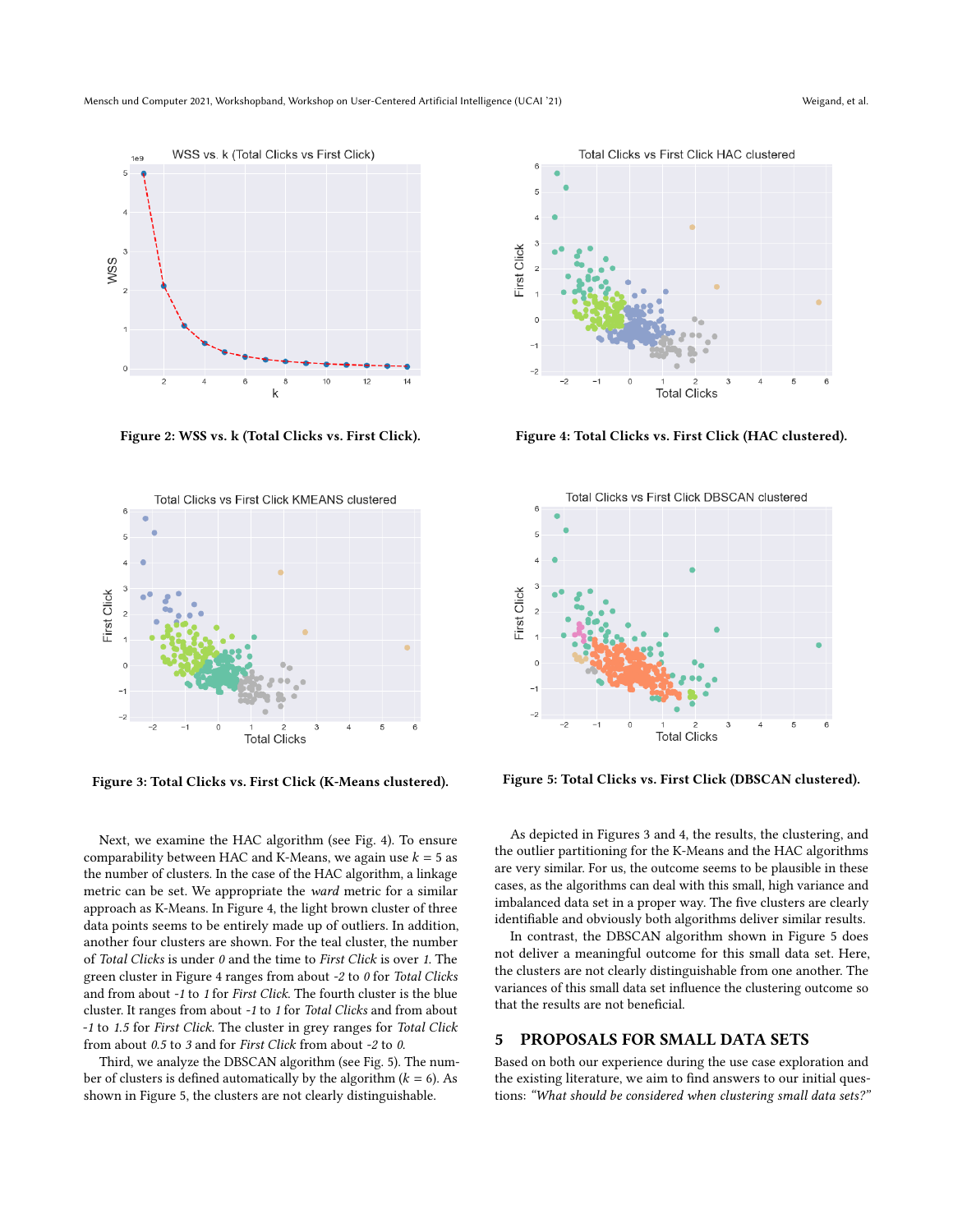"Which clustering methods are useful?" "Are there any specific requirements regarding the data set?" Therefore, we reveal the following first proposals for handling small data set clustering:

- Data set description Domain knowledge is important for understanding the data set, especially in the HCD context because HCD experiment data is rarely self-explanatory and misinterpretations can have unintended consequences. Current data sets are often not well described; therefore, we recommend offering a specific and thorough description in an extra file. Some important descriptive aspects are: "How was the data collected?" "What is the meaning of each attribute?" "Is the data already normalized or encoded?" "Is missing data already marked or predicted?", "Were data points with missing data deleted?" "Could there be some kind of bias in the selection of the data points?" For HCD-related small data sets, it is highly important that one use the existing data as efficiently as possible, since the data set cannot easily be expanded. Repeating an HCD experiment or study appropriately means conducting it under the same test conditions and with the same investigators.
- Clustering results Even for interpreting the clustering results, domain knowledge is often necessary. This is particularly true for small data in the case of HCD experiments, as the use cases can be very specific. In this case, HCD might be a supporting tool for evaluating the clustering outcomes together with domain experts. We recommend bringing ML and domain experts together to (iteratively) review the clustering algorithms' results, as was proposed by [\[21\]](#page-5-16). Adapting the whole clustering strategy can also be part of these reviews if necessary.
- Feature selection Setting up hypotheses can help in selecting the features for useful results, as small data sets often have dependencies by chance [\[5\]](#page-5-17). For prediction (supervised learning), the entropy of the feature has an impact on the quality of the prediction results [\[16\]](#page-5-4). For our use-case clustering (unsupervised learning), we choose a few features to reduce the resource cost, starting with the most promising.
- Variances If the data shows high variances in the small data set, we recommend performing a plausibility check to ensure the results are interpretable. For our use case, the results of the DBSCAN clustering were not distinct. In this case, it might be helpful to utilize an iterative HCD approach for result evaluation with domain experts. The goal is to check the algorithms' results for plausibility.

During our work, we searched for further open-source small data sets to validate the results of the first use case with additional data. Finding a suitable data set was quite difficult, which brings us to further proposals regarding small data sets:

Data types and algorithms As, e.g., K-Means clustering is only suited for numerical data, the algorithm is not applicable for categorical data. When we have small data sets we recommend choosing an algorithm that is suitable for as many features as possible. The aim is to avoid losing information and to make the clustering results as comparable as possible. In the case of K-Means, e.g., K-Modes could be a

more suitable algorithm for categorical data. Moreover, HAC can be used for categorical data with the right distance metric, which is also valid for DBSCAN. However, as described in the previous section, in cases of high variances, the DBSCAN output implicitly needs to be checked for plausibilty.

- Missing data Handling missing data depends on the amount of missing data and the total number of data points. If missing data occurs only a few times for a feature, we recommend removing these data points from the data set. If the data is frequently missing for a feature, we recommend either removing the whole feature or applying a ML regression algorithm to predict the missing data. As for prediction, missing or incorrect data can be imputed [\[16\]](#page-5-4) if the data does not have high variances. Otherwise, noise would be added to the data. In the context of small data sets, missing data should be handled especially carefully because data is rare and reducing or imputing data can have a strong influence on the results.
- Multiple subjects If the data set consists of multiple subjects with multiple measurement points (e.g., interview data), we recommend representing each subject with one data point and having separate attributes for each of the different measurement points. This helps one to distinguish between small data sets and big data sets. Furthermore, analysis is then much more simple.
- Verification Real small data sets are rare and often not distinguishable at first glance from an imitated test data set. To ensure the validity of publicly available data sets, we recommend providing an up-to-date verification reference to the related data sets. This is also valid for medium and large data sets.
- License When using publicly available data sets, the following questions arise: "Is the data free to use?" "Should credits be given when publishing work based on the data?" and "Is one allowed to publish work based on the data?" We recommend verifying the license, such as Creative Commons [\[3\]](#page-5-18), in a very early project stage so that regulations are observed accordingly.

### <span id="page-4-1"></span>6 CONCLUSION AND FUTURE WORK

In this work, we present first proposals for small data clustering. We also point out that HCD supports better interpretability of small data clustering results. Our proposals for clustering small data sets are a first proposition in this research area.

Future work is necessary to validate our first proposals for small data clustering. Furthermore, investigation using other small data sets is needed to develop general recommendations on this topic. In addition, more clustering algorithms and approaches need to be explored for small data sets (e.g., OPTICS, Affinity Propagation, K-Modes).

#### REFERENCES

- <span id="page-4-0"></span>[1] Lubna Mahmoud Abu Zohair. 2019. Prediction of Student's performance by modelling small dataset size. International Journal of Educational Technology in Higher Education 16, 1 (dec 2019), 27.<https://doi.org/10.1186/s41239-019-0160-3>
- <span id="page-4-2"></span>[2] Lahbib Ajallouda, Fatima Zahra Fagroud, Ahmed Zellou, and El Habib Benlahmar. 2020. K-means, HAC and FCM Which Clustering Approach for Arabic Text?. In Proceedings of the 13th International Conference on Intelligent Systems: Theories and